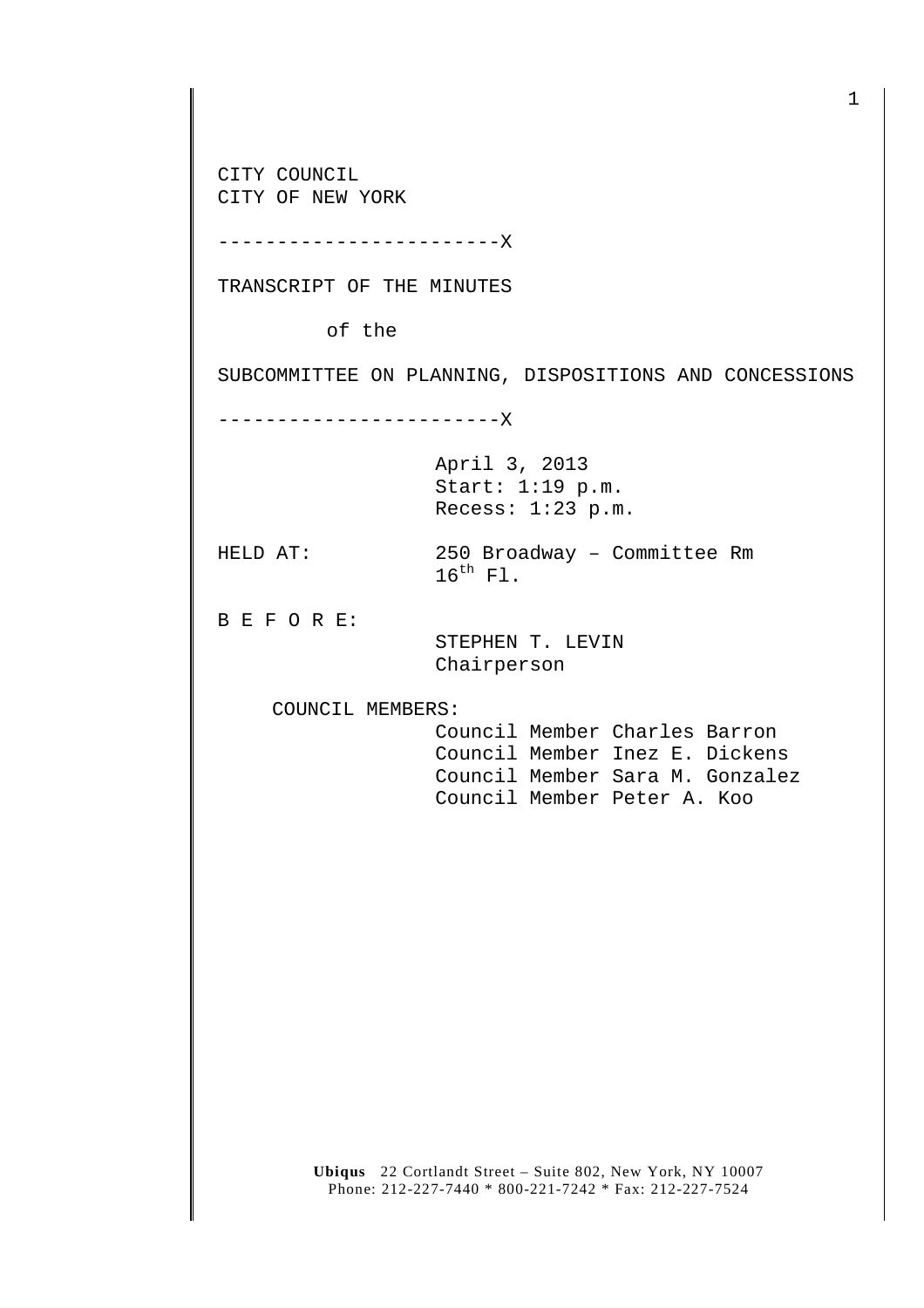A P P E A R A N C E S (CONTINUED)

Christopher Gonzalez Assistant Commissioner HPD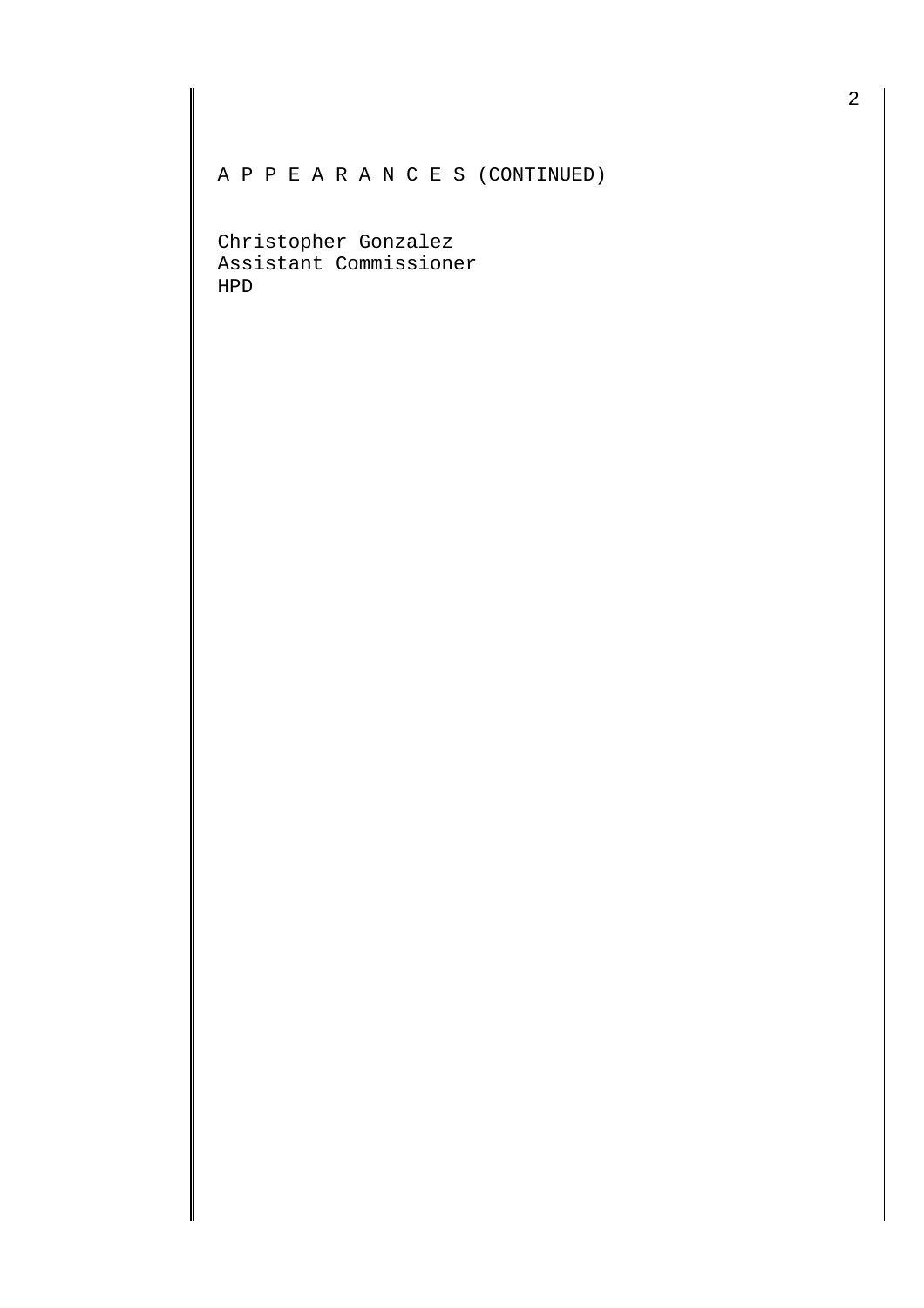| 1              | $\overline{3}$<br>PLANNING, DISPOSITIONS AND CONCESSIONS |
|----------------|----------------------------------------------------------|
| $\overline{2}$ | CHAIRPERSON LEVIN: Okay. [off mic]                       |
| 3              | Good afternoon. Welcome to the Subcommittee on           |
| 4              | Planning, Dispositions and Concessions. I am             |
| 5              | Council Member Steve Levin, Chair of the                 |
| 6              | Subcommittee. I am joined this afternoon by my           |
| 7              | colleagues on the Subcommittee, Council Member           |
| 8              | Sara Gonzalez of Brooklyn, Council Member Peter          |
| 9              | Koo of Queens. We have two items on the agenda           |
| 10             | today, Land Use 741, [off mic] 741 and 782. On           |
| 11             | 782 we are going to be laying that item aside and        |
| 12             | for 741, which is Land Use number 741, Non ULIP          |
| 13             | [phonetic] number 20135198HAM, 2110 Amsterdam            |
| 14             | Avenue, 2185 Amsterdam Avenue in Community               |
| 15             | District 12 in Manhattan and that is in the              |
| 16             | Council District represented by Council Member           |
| 17             | Ydanis Rodriguez. We are going to have Chris             |
| 18             | Gonzalez of HPD, Assistant Commissioner testify on       |
| 19             | this item, Land Use number 741 and we have been          |
| 20             | joined by Council Member, Committee Member Charles       |
| 21             | Barron of Brooklyn and Assembly Member Inez              |
| 22             | Barron. Welcome, thank you.                              |
| 23             | MR. CHRISTOPHER GONZALEZ:<br>Good                        |
| 24             | afternoon, Chair, Member so the Committee.<br>Мy         |
| 25             | name is Christopher Gonzalez, Assistant                  |
|                |                                                          |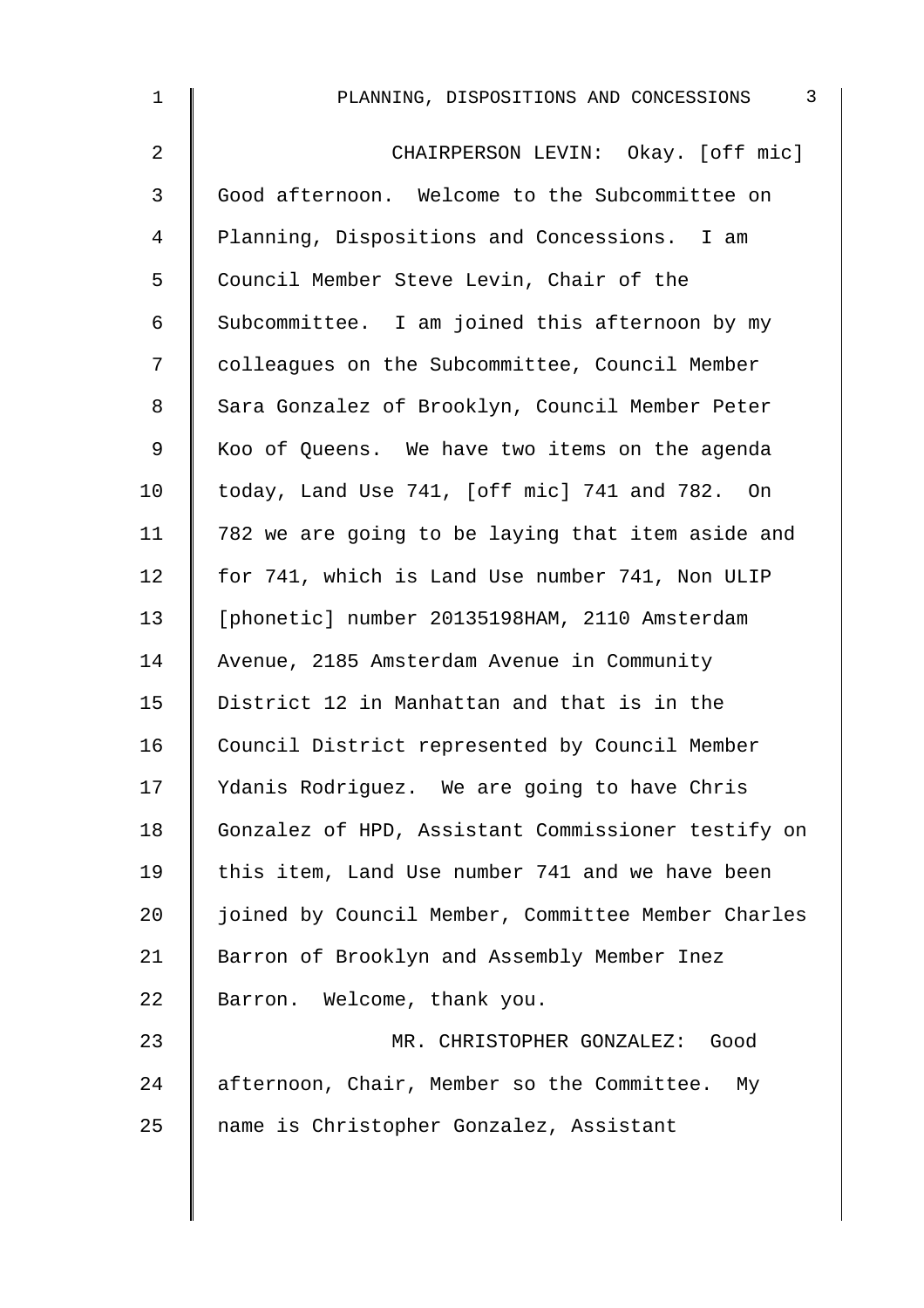| $\mathbf 1$ | PLANNING, DISPOSITIONS AND CONCESSIONS 4           |
|-------------|----------------------------------------------------|
| 2           | Commissioner at HPD. And we respectfully withdraw  |
| 3           | Land Use Item 741.                                 |
| 4           | CHAIRPERSON LEVIN: Okay, so, thank                 |
| 5           | you very much. We are going to call for a motion   |
| 6           | to file Land Use 741 pursuant to withdraw and call |
| 7           | a vote on that. I'll all Counsel to the Committee  |
| 8           | to call the roll.                                  |
| 9           | MALE VOICE 1: Chari Levin?                         |
| 10          | CHAIRPERSON LEVIN: I vote aye.                     |
| 11          | MALE VOICE 1: Council Member                       |
| 12          | Barron?                                            |
| 13          | COUNCIL MEMBER BARRON: May I be                    |
| 14          | excused to explain my vote? So why are you         |
| 15          | withdrawing?                                       |
| 16          | MALE VOICE 1: Yes.                                 |
| 17          | COUNCIL MEMBER BARRON: That's what                 |
| 18          | I want to know. I think there's something behind   |
| 19          | this withdrawal. No, I'm just kidding. [laughter]  |
| 20          | And I never like you to come here and not get a    |
| 21          | little something. I mean it just, you're right, I  |
| 22          | just wanted to let everybody know that my wife,    |
| 23          | Assembly Woman Inez Barron is here. I am not       |
| 24          | responsible for the condition she's in. [laughter] |
| 25          | I have been Mr. Inez Barron and she can vouch for  |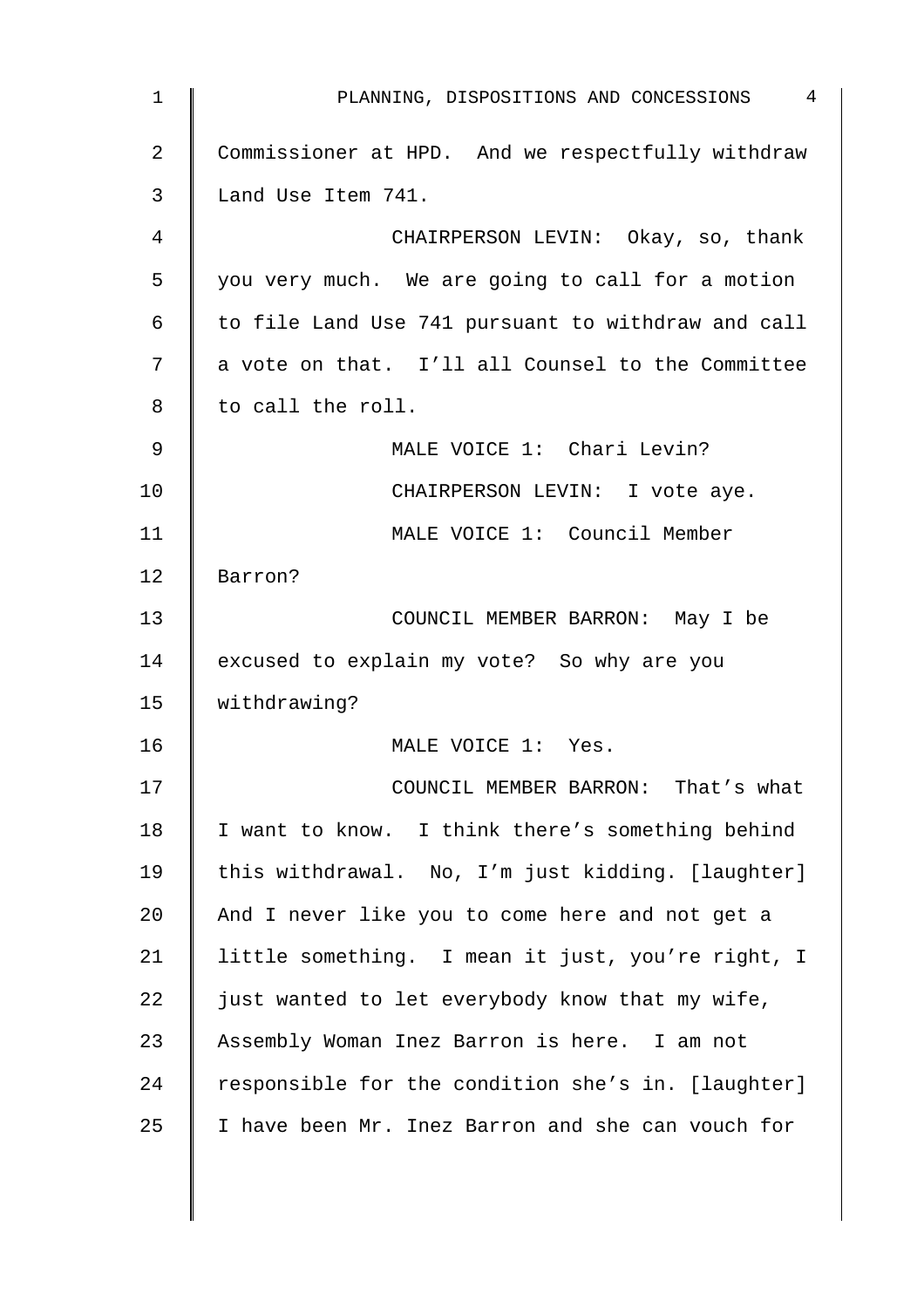| 1              | - 5<br>PLANNING, DISPOSITIONS AND CONCESSIONS     |
|----------------|---------------------------------------------------|
| $\overline{2}$ | it afterwards. I've been cooking, cleaning,       |
| 3              | washing things, dishes, and preparing shrimp and  |
| 4              | doing all the things and dinners and, is that     |
| 5              | true? And she can vouch for that. She can vouch   |
| 6              | for that. I did more in the last 16, 20 days then |
| 7              | I did in 30 years of marriage. So, I vote aye on  |
| 8              | all. [off mic] It is.                             |
| 9              | MALE VOICE 1: Council Member                      |
| 10             | Gonzales?                                         |
| 11             | COUNCIL MEMBER GONZALEZ: Aye on                   |
| 12             | all.                                              |
| 13             | MALE VOICE 1: Council Member Koo?                 |
| 14             | COUNCIL MEMBER KOO: I vote aye.                   |
| 15             | CHAIRPERSON LEVIN: And with a vote                |
| 16             | of four in the affirmative and zero in the        |
| 17             | negative, all items are adopted.                  |
| 18             | MALE VOICE 1: I believe we're                     |
| 19             | going to hold the roll open.                      |
| 20             | CHAIRPERSON LEVIN: Okay. And                      |
| 21             | we're going to hold the roll open for ten minutes |
| 22             | and with that the hearing on Land Use 741 and 782 |
| 23             | is hereby concluded.                              |
| 24             | MALE VOICE 1: Thank you. [pause]                  |
| 25             | CHAIRPERSON LEVIN: We've been                     |
|                |                                                   |
|                |                                                   |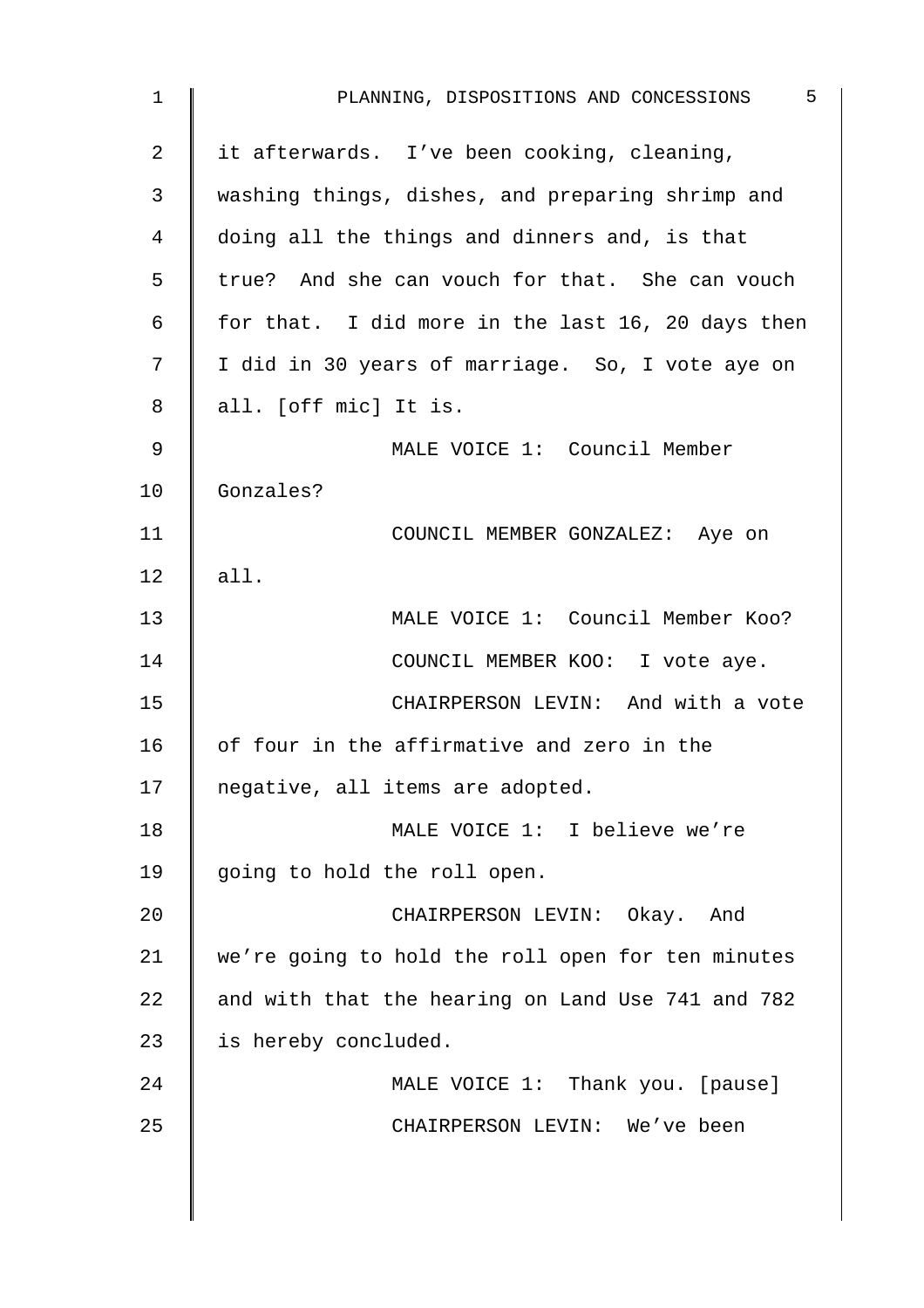| $\mathbf 1$    | 6<br>PLANNING, DISPOSITIONS AND CONCESSIONS        |
|----------------|----------------------------------------------------|
| $\overline{2}$ | joined by Council Member Inez Dickens.             |
| 3              | MALE VOICE 1: And Council Member                   |
| $\overline{4}$ | Dickens?                                           |
| 5              | COUNCIL MEMBER DICKENS: I vote aye                 |
| 6              | on all. Thank you.                                 |
| 7              | MALE VOICE 1: And with the vote of                 |
| 8              | five in the affirmative, zero in the negative, all |
| 9              | items are herby adopted.                           |
| 10             | CHAIRPERSON LEVIN: And this                        |
| 11             | meeting is adjourned.                              |
|                |                                                    |
|                |                                                    |
|                |                                                    |
|                |                                                    |
|                |                                                    |
|                |                                                    |
|                |                                                    |
|                |                                                    |